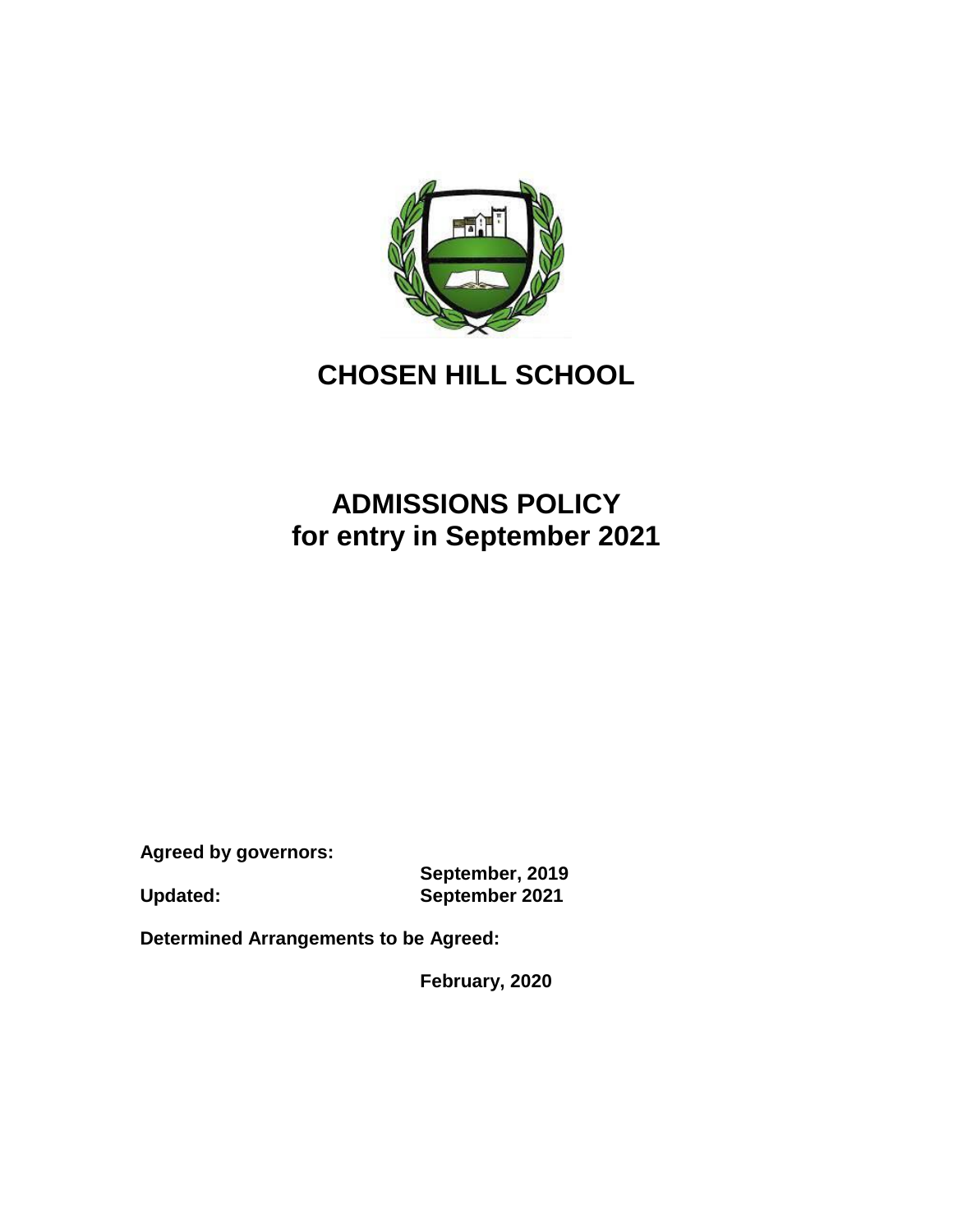## **The Policy of the Governing Body with regard to admissions is: Admission Number to Yr. 7: 228**

- 1. To admit pupils at age 11 without reference to ability or aptitude. Exceptionally able pupils will be considered for admission at  $10+$  if their application is fully supported by their Primary School's Headteacher.
- 2. To ensure, where applications for admission exceed the number of places available, that the following priorities are applied in the order set out below to decide which children to admit:
	- **N.B.** The school is required to admit a child with an Educational Health Care Plan (EHCP), that names the school in their plan, where the resources and facilities meet their particular needs.
	- $(i)$  A Looked after Child<sup>1</sup> or a child who was previously been in care but immediately after being in care became subject to an adoption<sup>2</sup> child arrangements order (residency order)<sup>3</sup> or special guardianship order<sup>4</sup>. Looked After Children includes those children who appear (to the admission authority)to have been in state care outside of England and ceased to be in state care as a result of being adopted**<sup>5</sup>** .
	- (ii) Children living in the catchment area served by the School. This includes Churchdown and parts of the surrounding area including The Reddings, Badgeworth, Shurdington, Leckhampton, Up-Hatherley i.e. those parts formerly included in Tewkesbury Borough but incorporated into Cheltenham Borough in 1990.

N.B. You must give your permanent home address. The address of a business, relative, friend, childminder, temporary address or address to which you hope to move is not eligible. Any misrepresentation is potentially fraud and can lead to the withdrawal of a place.

- (iii) Children who will have siblings (including those in the  $6<sup>th</sup>$  form) attending the school at the time of their admission. 'Sibling' refers to brother or sister, half brother or sister, adopted brother or sister, step brother or sister, or the child of the parent/carer's partner as well as children who are brought together as a family by a same sex civil partnership. In every case, the child should be living in the same family unit at the same address. A parent is any person who has parental responsibility or care of the child. Family members include only parents and siblings.
- (iv) Children of current members of staff on either a minimum of a .5 contract with the school and/or where the member of staff has been employed by

 $\overline{a}$ 

<sup>1</sup> *A 'Looked after Child'' is a child who is (a) in the care of a local authority, or (b) being provided with accommodation by a local authority in the exercise of their social services functions (see the definition in Section 22(1) of the Children Act 1989) at the time of making an application to the school in Gloucestershire, such children are referred to as Children in Care.*

*<sup>2</sup> This includes children who were adopted under the Adoption Act 1976 (see section 12 adoption orders) and children who were adopted under the Adoption and Children's Act 2002 (see section 46 adoption orders).*

*<sup>3</sup> Under the provisions of section 12 of the Children and Families Act 2014, which amend section 8 of the Children Act 1989, residence orders have now been replaced by child arrangements orders.*

*<sup>4</sup> See Section 14A of the Children Act 1989 which defines a 'special guardianship order' as an order appointing one or more individuals to be a child's special guardian (or special guardians).*

*<sup>5</sup>A child is regarded as having been in state care outside of England if they were in the care of or were accommodated by a public authority, a religious organisation, or any other provider of care whose sole or main purpose is to benefit society.*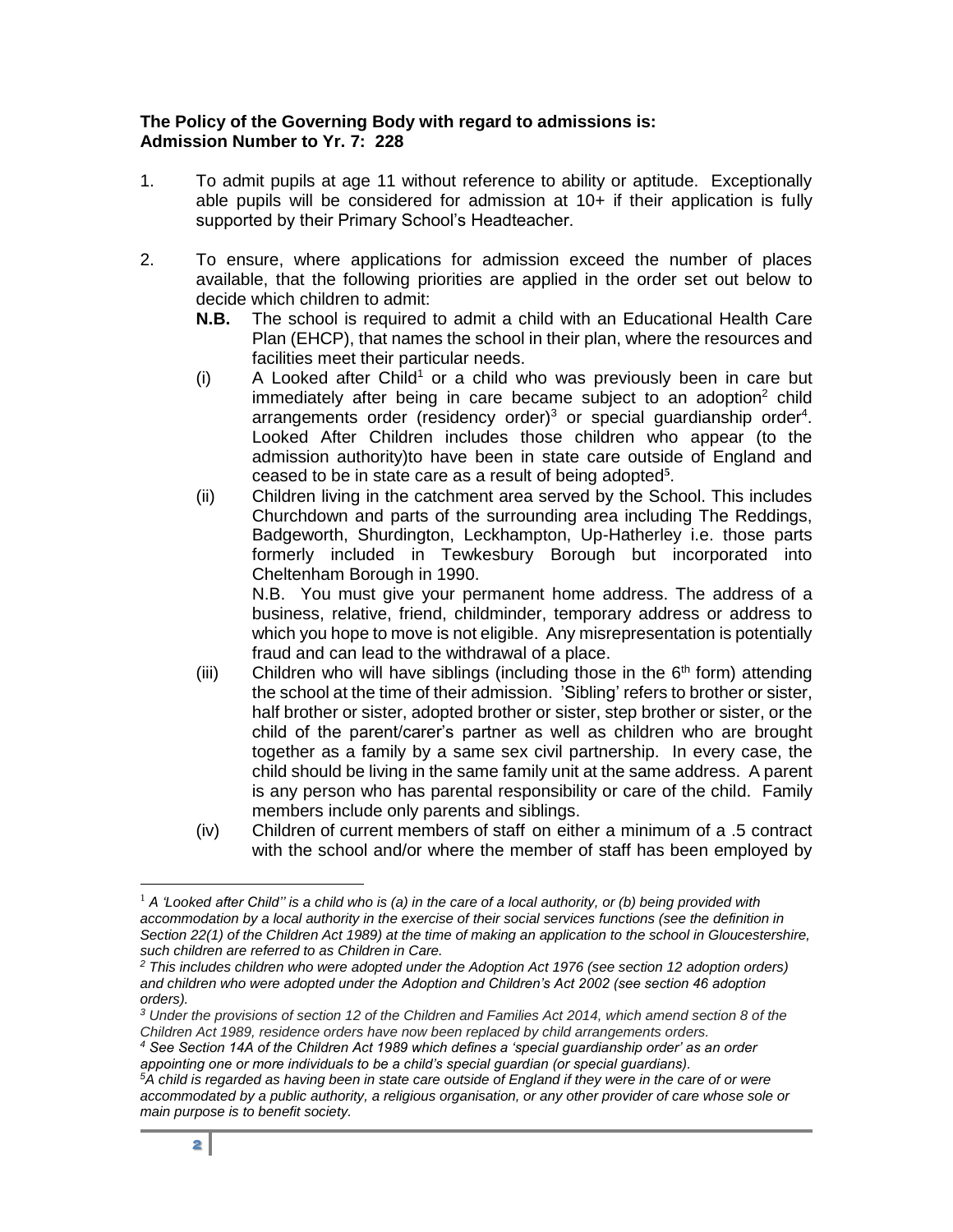the school for two or more years at the time at which the application for admission to the school is made.

In the event of over-subscription in any of the above criterion, places will be allocated to children with the strongest geographical claim, measured in a straight line from the ordnance survey address point of the child's home address (including flats) to the central point of the school (Main Reception), using the LA's computerised measuring system, with those living closer to the school receiving the higher priority. In the event of a tie-break of over-subscription criteria, e.g. exact distance from home address to school in more than one case, places will be offered to both applicants.

- 3. To establish independent arrangements for Appeals against non-admission ensuring a fair admission system that promotes social equity.
- 4. Waiting Lists:

If the school is over-subscribed, a waiting list will be held for the first two school terms (i.e. until end of December). The waiting list will be prioritised according to the school's over-subscription criteria.

The school is subject to the Fair Access Protocols agreed by the Local Authority with the Gloucestershire Association of Secondary Headteachers. Should a vulnerable child under these Protocols be directed to the school, they will take precedence over any child on the waiting list and be placed on the school roll. This may mean a cohort PAN exceeds 228.

5. Transport:

Chosen Hill School has no contractual arrangement with any bus company to provide a bus service for students. Bus and Coach companies provide a service as part of their service to the public and further details are available from the school. For Bus Pass entitlement queries please contact Shire Hall directly.

6. Supplementary Forms

No supplementary forms are required by the school for admissions. Information and documentation required for the appeals process can be obtained from the Headteacher's PA.

7. In-Year Admissions:

Any applications for Chosen Hill School made outside the normal year of entry must be made directly to the school. In accordance with its statutory duty, the Governing Body will be responsible for offering school places to children at Chosen Hill School. The Governing Body will work in consultation with the Local Authority with regard to the In-Year Coordinated Admission Scheme 2019-2020.

## **Admission to 6 th Form: Entitlement for Yr. 11 students who meet the admission criteria plus 80 external candidates**

The intake into Year 12 will be based upon applicants' ability to meet the entry requirements published annually in the Sixth Form Prospectus for their chosen course of study. Meetings will be held to provide all students with information and advice on course options and entry requirements. Details of individual course requirements are available